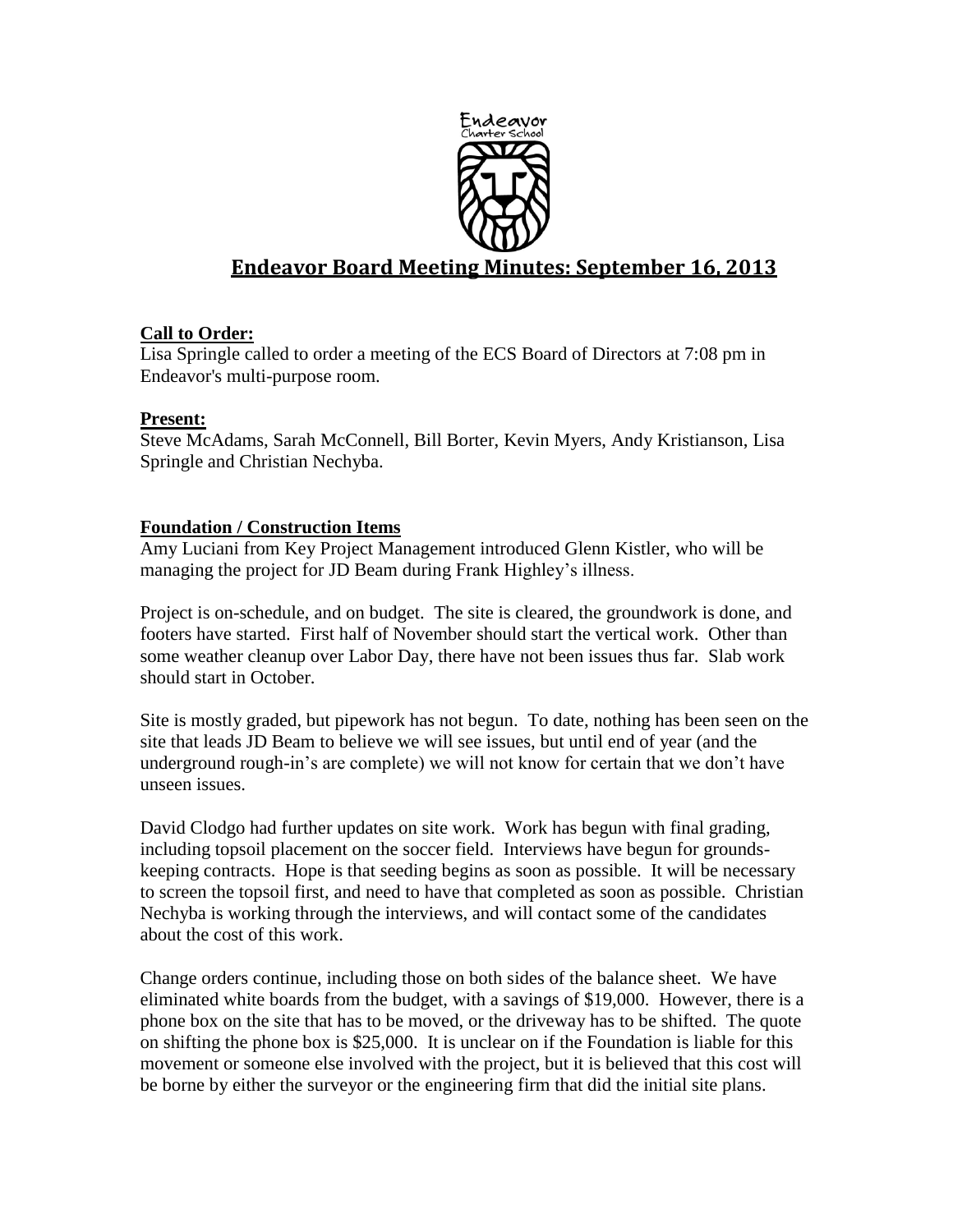David also talked through alternative plans for an on-site celebration with the school community. It will continue to be a construction site, and will have architectural stakes until later this year. It is likely to be several months before the site is in a place where we can secure the site and not possibly hamper construction progress. Glenn is committed to working with us on making this happen as soon as possible, but reiterated that this will be a construction site through June 2014, and this will never be risk-free.

# **Approval of Prior Minutes:**

Kevin Myers moved to approve the meeting minutes as distributed for the August 12, 2013 Board of Directors Meeting. Andy Kristianson seconded. The motion was approved unanimously.

## **Board of Directors Candidate Interviews:**

The Board interviewed both Charlie Kennedy and Justin Alexander for the open Board position. Charlie Kennedy was elected to the three-year term after a paper-ballot vote. Results were as follows: 7 votes for Charlie Kennedy (Steve McAdams, Christian Nechyba, Lisa Springle, Sarah McConnell, Kevin Myers, Margaret Holder, and Andy Kristianson); 1 vote for Justin Alexander (Bill Borter).

## **Calendar Proposal:**

Steve McAdams discussed the proposed calendar for 2014-2015. It includes 10 early release days, an increase over 2013-2014. This is consistent with Wake County and other area charter schools. Steve McAdams moved that the Board approve the calendar. Christian Nechyba seconded. The motion was approved unanimously, with Margaret Holder voting as proxy for Andy Kristianson. The discussion of school hours for the next school year will be discussed at a future Board meeting.

#### **Director's Update**

Working on bussing plan with YMCA for next year. Robin Vincent is on-board and working on our reading program. Leann Bove will be returning to work soon. There were some matching-grant funds from SAS and some over-due payments from graduating students that have been deposited.

The Board continued the discussion around transportation to the new location for the 2014-2015 school year. Sarah McConnell will work with Charlie Kennedy and Bill Borter to develop options for a transportation plan proposal for next Board meeting.

#### **Student Enrollment Process Changes**

The Board discussed the memo distributed by Joel E. Medley about guidance around Enrollment and Lottery. Kevin Myers and Andy Kristianson will work on updating these processes to include this guidance before our next lottery.

#### **Treasurer's Report:**

Currently between the BB&T \$ and First Citizens we have a balance of \$735,327.63. Transition to BB&T should finish this month. Bill will create a policy proposal around a